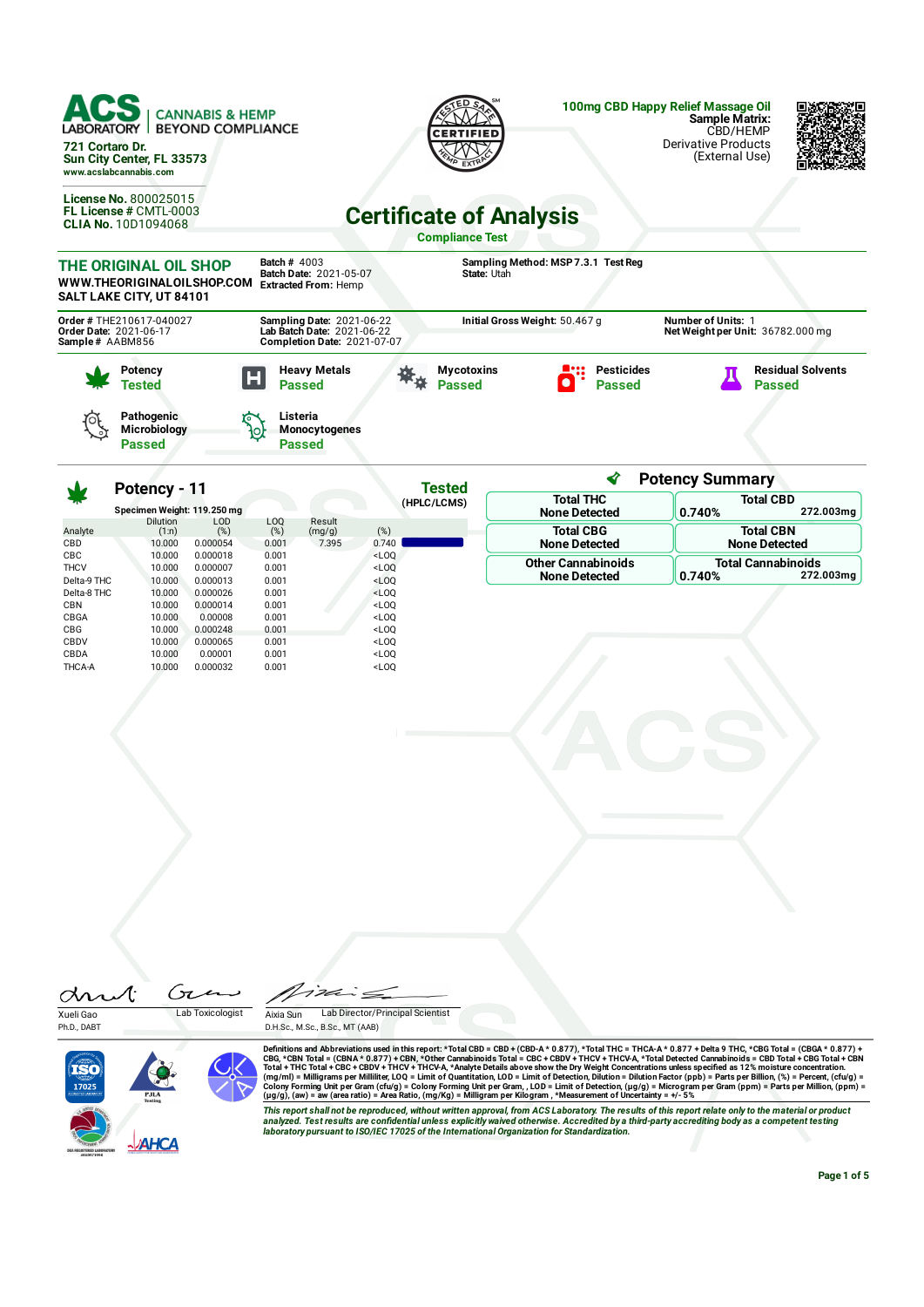

| <b>Dilution Factor: 2.000</b> |              |                              |                 |              |              |                              |                 |  |
|-------------------------------|--------------|------------------------------|-----------------|--------------|--------------|------------------------------|-----------------|--|
| Analyte                       | LOQ<br>(ppb) | <b>Action Level</b><br>(ppb) | Result<br>(ppb) | Analyte      | LOQ<br>(ppb) | <b>Action Level</b><br>(ppb) | Result<br>(ppb) |  |
| Arsenic (As)                  | 100          | 2000                         | 337.000         | Cadmium (Cd) | 100          | 820                          | $<$ LOO         |  |
| Lead (Pb)                     | 100          | 1200                         | $<$ LOQ         | Mercury (Hg) | 100          | 400                          | $<$ LOO         |  |
|                               |              |                              |                 |              |              |                              |                 |  |

## **Mycotoxin - Utah**

**Specimen Weight: 161.400 mg**

茶 $\ast$ 

| <b>Dilution Factor: 9.294</b> |              |                              |                 |              |              |                              |                 |  |
|-------------------------------|--------------|------------------------------|-----------------|--------------|--------------|------------------------------|-----------------|--|
| Analyte                       | LOQ<br>(ppb) | <b>Action Level</b><br>(ppb) | Result<br>(ppb) | Analyte      | LOQ<br>(ppb) | <b>Action Level</b><br>(ppb) | Result<br>(ppb) |  |
| Aflatoxin B1                  |              | 20                           | $<$ LOQ         | Aflatoxin B2 |              | 20                           | $<$ LOQ         |  |
| Aflatoxin G1                  |              | 20                           | $<$ LOQ         | Aflatoxin G2 |              | 20                           | $<$ LOQ         |  |
| Ochratoxin A                  |              | 20                           | $<$ LOQ         |              |              |                              |                 |  |



Definitions and Abbreviations used in this report: \*Total CBD = CBD + (CBD-A \* 0.877), \*Total THC = THCA-A \* 0.877) + Delta 9 THC, \*CBG Total = (CBGA \* 0.877) + Total THC = THCA-A \* 0.877) + Total THC = THCA-A \* 0.877 + De

This report shall not be reproduced, without written approval, from ACS Laboratory. The results of this report relate only to the material or product<br>analyzed. Test results are confidential unless explicitly waived otherwi *laboratory pursuant to ISO/IEC 17025 of the International Organization for Standardization.*

**Page 2 of 5**

**Passed (LCMS)**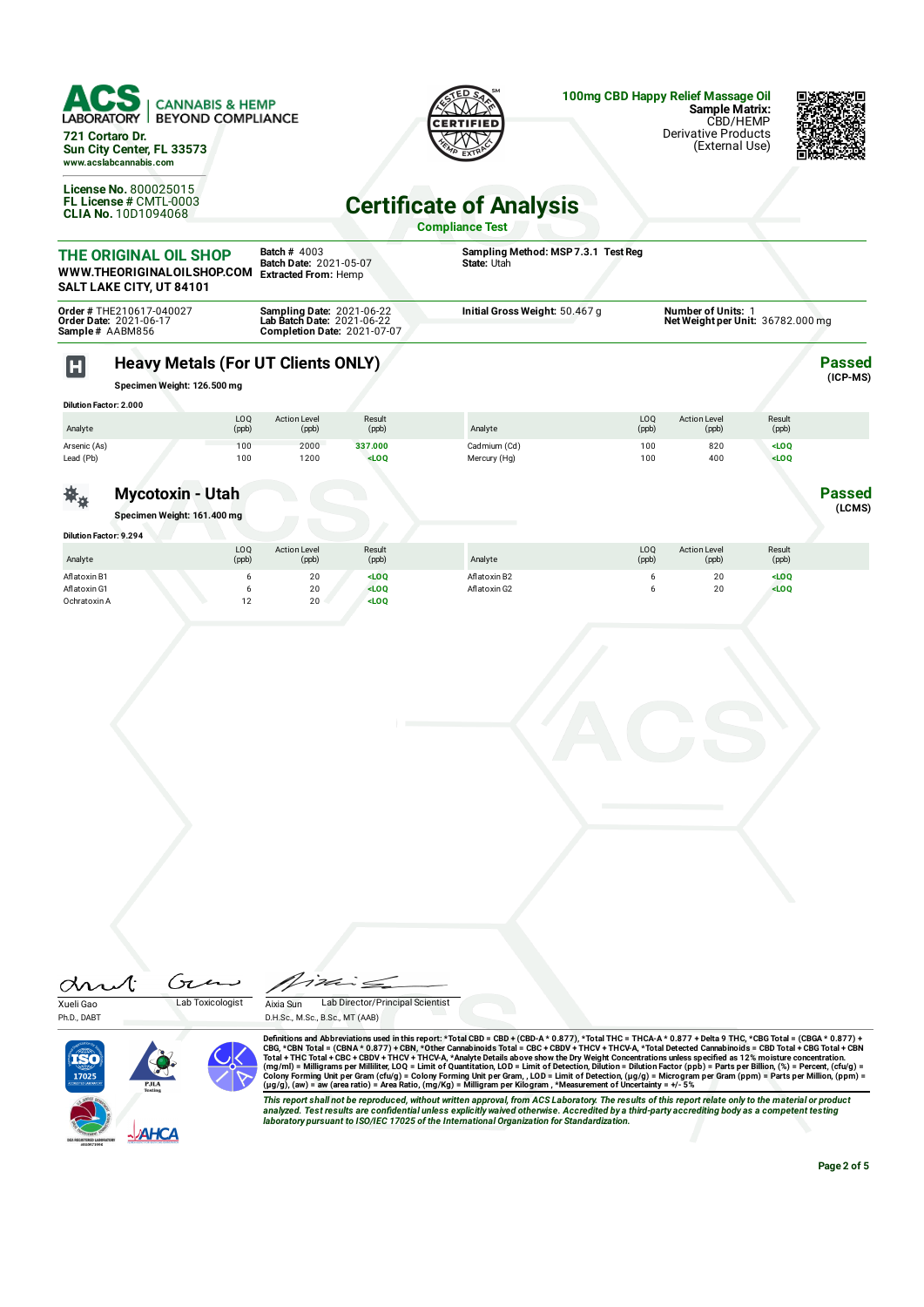

| <b>Completion Date: 2021-07-07</b> | Initial Gross Weight: 50.467 g<br>Order Date: 2021-06-17<br>Net Weight per Unit: 36782.000 mg<br><b>Lab Batch Date: 2021-06-22</b><br>Sample# AABM856 |
|------------------------------------|-------------------------------------------------------------------------------------------------------------------------------------------------------|
|------------------------------------|-------------------------------------------------------------------------------------------------------------------------------------------------------|

## ö **Pesticides (UT Levels)**

**Specimen Weight: 161.400 mg**

| <b>Dilution Factor: 9.294</b> |                          |                              |                 |                     |              |                              |                 |  |
|-------------------------------|--------------------------|------------------------------|-----------------|---------------------|--------------|------------------------------|-----------------|--|
| Analyte                       | LO <sub>0</sub><br>(ppb) | <b>Action Level</b><br>(ppb) | Result<br>(ppb) | Analyte             | LOQ<br>(ppb) | <b>Action Level</b><br>(ppb) | Result<br>(ppb) |  |
| Abamectin                     | 28.23                    | 500                          | LOO             | Acephate            | 30           | 400                          | $<$ LOO         |  |
| Acequinocyl                   | 48                       | 2000                         | $<$ LOQ         | Acetamiprid         | 30           | 200                          | $<$ LOO         |  |
| Aldicarb                      | 30                       | 400                          | $<$ LOQ         | Azoxystrobin        | 10           | 200                          | $<$ LOQ         |  |
| Bifenazate                    | 30                       | 200                          | LOO             | Bifenthrin          | 30           | 200                          | $<$ LOQ         |  |
| Boscalid                      | 30                       | 400                          | $<$ LOQ         | Carbaryl            | 10           | 200                          | $<$ LOQ         |  |
| Carbofuran                    | 30                       | 200                          | $<$ LOQ         | Chlorantraniliprole | 30           | 200                          | $<$ LOO         |  |
| Chlorfenapyr                  | 48                       | 1000                         | LOO             | Chlorpyrifos        | 30           | 200                          | $<$ LOQ         |  |
| Clofentezine                  | 30                       | 200                          | $<$ LOQ         | Cyfluthrin          | 30           | 1000                         | $<$ LOQ         |  |
| Cypermethrin                  | 30                       | 1000                         | LOO             | Daminozide          | 30           | 1000                         | $<$ LOQ         |  |
| Diazinon                      | 30                       | 200                          | LOO             | Dichlorvos          | 30           | 100                          | $<$ LOO         |  |
| Dimethoate                    | 30                       | 200                          | $<$ LOQ         | Ethoprophos         | 30           | 200                          | $<$ LOQ         |  |
| Etofenprox                    | 30                       | 400                          | LOO             | Etoxazole           | 30           | 200                          | $<$ LOO         |  |
| Fenoxycarb                    | 30                       | 200                          | $<$ LOQ         | Fenpyroximate       | 30           | 400                          | $<$ LOQ         |  |
| Fipronil                      | 30                       | 400                          | $<$ LOQ         | Flonicamid          | 30           | 1000                         | $<$ LOQ         |  |
| Fludioxonil                   | 30                       | 400                          | $<$ LOQ         | Hexythiazox         | 30           | 1000                         | $<$ LOO         |  |
| Imazalil                      | 30                       | 200                          | $<$ LOQ         | Imidacloprid        | 30           | 400                          | $<$ LOQ         |  |
| Kresoxim Methyl               | 30                       | 400                          | $<$ LOQ         | Metalaxyl           | 10           | 200                          | $<$ LOQ         |  |
| Methiocarb                    | 30                       | 200                          | $<$ LOQ         | Methomyl            | 30           | 400                          | $<$ LOO         |  |
| MGK-264                       | 48                       | 200                          | $<$ LOQ         | Myclobutanil        | 30           | 200                          | $<$ LOQ         |  |
| Naled                         | 30                       | 500                          | $<$ LOQ         | Oxamyl              | 30           | 1000                         | $<$ LOO         |  |
| Paclobutrazol                 | 30                       | 400                          | $<$ LOQ         | Phosmet             | 30           | 200                          | LOO             |  |
| Piperonylbutoxide             | 30                       | 2000                         | $<$ LOQ         | Prallethrin         | 30           | 200                          | $<$ LOQ         |  |
| Propiconazole                 | 30                       | 400                          | $<$ LOQ         | Propoxur            | 30           | 200                          | $<$ LOQ         |  |
| Pyrethrins                    | 30                       | 1000                         | $<$ LOQ         | Pyridaben           | 30           | 200                          | $<$ LOQ         |  |
| Spinosad                      | 30                       | 200                          | $<$ LOQ         | Spiromesifen        | 30           | 200                          | $<$ LOO         |  |
| Spirotetramat                 | 30                       | 200                          | $<$ LOQ         | Spiroxamine         | 30           | 400                          | $<$ LOQ         |  |
| Tebuconazole                  | 30                       | 400                          | $<$ LOQ         | Thiacloprid         | 30           | 200                          | $<$ LOQ         |  |
| Thiamethoxam                  | 30                       | 200                          | $<$ LOQ         | Trifloxystrobin     | 30           | 200                          | $<$ LOQ         |  |

drut Xueli Gao Lab Toxicologist

Ph.D., DART

TS0





Definitions and Abbreviations used in this report: \*Total CBD = CBD + (CBD-A \* 0.877), \*Total THC = THCA-A \* 0.877) + Delta 9 THC, \*CBG Total = (CBGA \* 0.877) + Total THC = THCA-A \* 0.877) + Total THC = THCA-A \* 0.877 + De

This report shall not be reproduced, without written approval, from ACS Laboratory. The results of this report relate only to the material or product<br>analyzed. Test results are confidential unless explicitly waived otherwi

**Passed (LCMS/GCMS)**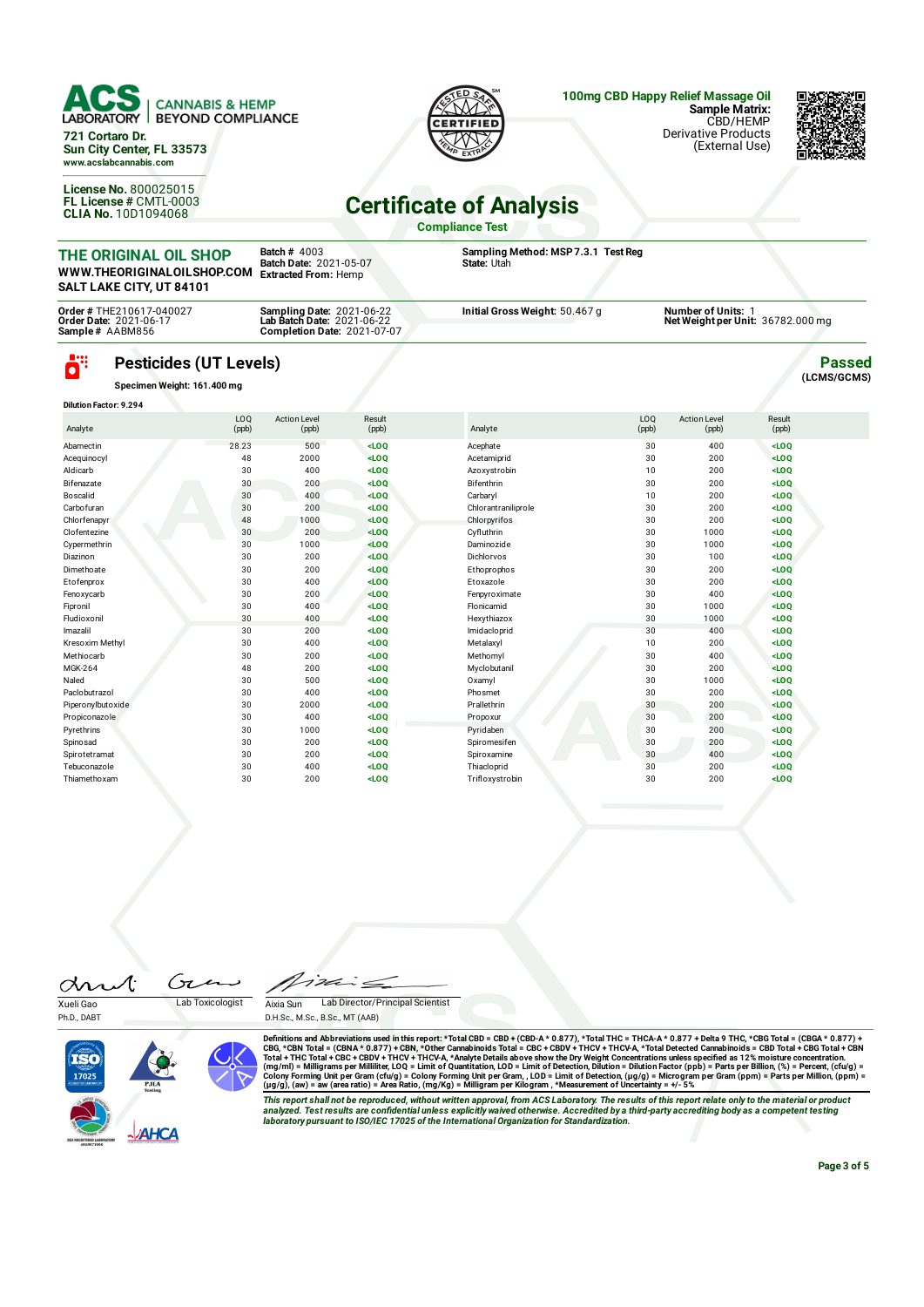

## Д **Residual Solvents (For UT Clients ONLY)**

**Completion Date:** 2021-07-07

**Specimen Weight: 106.000 mg**

**Order Date:** 2021-06-17 **Sample #** AABM856

| <b>Dilution Factor: 50.000</b> |                |                              |                 |                       |                |                              |                 |  |
|--------------------------------|----------------|------------------------------|-----------------|-----------------------|----------------|------------------------------|-----------------|--|
| Analyte                        | LOQ<br>(ppm)   | <b>Action Level</b><br>(ppm) | Result<br>(ppm) | Analyte               | LOQ<br>(ppm)   | <b>Action Level</b><br>(ppm) | Result<br>(ppm) |  |
| 1,2 Dimethoxyethane            | 6.4            | 100                          | $<$ LOQ         | 1,4 Dioxane           | 8              | 380                          | $<$ LOQ         |  |
| 1-Butanol                      | 6.4            | 5000                         | $<$ LOQ         | 1-Pentanol            | 0.32           | 5000                         | $<$ LOQ         |  |
| 1-Propanol                     | 8              | 5000                         | $<$ LOQ         | 2,2-dimethylbutane    | 12             | 290                          | $<$ LOQ         |  |
| 2,3-dimethylbutane             | 26.668         | 290                          | LOO             | 2-Butanol             | 8              | 5000                         | LOO             |  |
| 2-Ethoxyethanol                | 4              | 160                          | $<$ LOQ         | 2-methylbutane        | $\overline{2}$ | 5000                         | $<$ LOQ         |  |
| 2-Methylpentane                | 6.4            | 290                          | $<$ LOQ         | 2-Propanol (IPA)      | 6.4            | 5000                         | $<$ LOQ         |  |
| 3-Methylpentane                | 2.4            | 290                          | LOO             | Acetone               | 12             | 5000                         | $<$ LOQ         |  |
| Acetonitrile                   | 0.96           | 410                          | LOO             | Benzene               | 0.016          | $\overline{2}$               | $<$ LOQ         |  |
| Butane                         | 13.32          | 5000                         | $<$ LOQ         | Cumene                | 0.032          | 70                           | $<$ LOQ         |  |
| Cyclohexane                    | 0.032          | 3880                         | LOO             | Dichloromethane       | 0.8            | 600                          | LOO             |  |
| Dimethyl sulfoxide             | 6.4            | 5000                         | $<$ LOQ         | Ethanol               | 16             | 5000                         | $<$ LOQ         |  |
| Ethyl Acetate                  | 6.4            | 5000                         | $<$ LOQ         | Ethyl Ether           | 8              | 5000                         | $<$ LOQ         |  |
| Ethylene glycol                | 6.4            | 620                          | LOO             | Ethylene Oxide        | 0.32           | 50                           | $<$ LOQ         |  |
| Heptane                        | 8              | 5000                         | $<$ LOQ         | Isopropyl acetate     | 8              | 5000                         | $<$ LOQ         |  |
| Methanol                       | $\overline{4}$ | 3000                         | $<$ LOQ         | Methylpropane         | $\mathfrak{p}$ | 5000                         | $<$ LOQ         |  |
| N,N-dimethylacetamide          | 6.4            | 1090                         | $<$ LOQ         | N,N-dimethylformanide | 0.132          | 880                          | $<$ LOQ         |  |
| n-Hexane                       | 0.8            | 290                          | $<$ LOQ         | Pentane               | 12             | 5000                         | $<$ LOQ         |  |
| Propane                        | 26.668         | 5000                         | $<$ LOQ         | Pyridine              | 6.4            | 100                          | $<$ LOQ         |  |
| Sulfolane                      | 6.4            | 160                          | $<$ LOQ         | Tetrahydrofuran       | 6.4            | 720                          | $<$ LOQ         |  |
| Toluene                        | 2.4            | 890                          | $<$ LOQ         | <b>Total Xylenes</b>  | 7.2            | 1000                         | $<$ LOQ         |  |

drut Ćπ Xueli Gao Lab Toxicologist

Ph.D., DART



Aixia Sun Lab Director/Principal Scientist D.H.Sc., M.Sc., B.Sc., MT (AAB)

Definitions and Abbreviations used in this report: \*Total CBD = CBD + (CBD-A \* 0.877), \*Total THC = THCA-A \* 0.877) + Delta 9 THC, \*CBG Total = (CBGA \* 0.877) + Total THC = THCA-A \* 0.877) + Total THC = THCA-A \* 0.877 + De

This report shall not be reproduced, without written approval, from ACS Laboratory. The results of this report relate only to the material or product<br>analyzed. Test results are confidential unless explicitly waived otherwi *laboratory pursuant to ISO/IEC 17025 of the International Organization for Standardization.*

**Net Weight per Unit:** 36782.000 mg

**Passed (GCMS)**